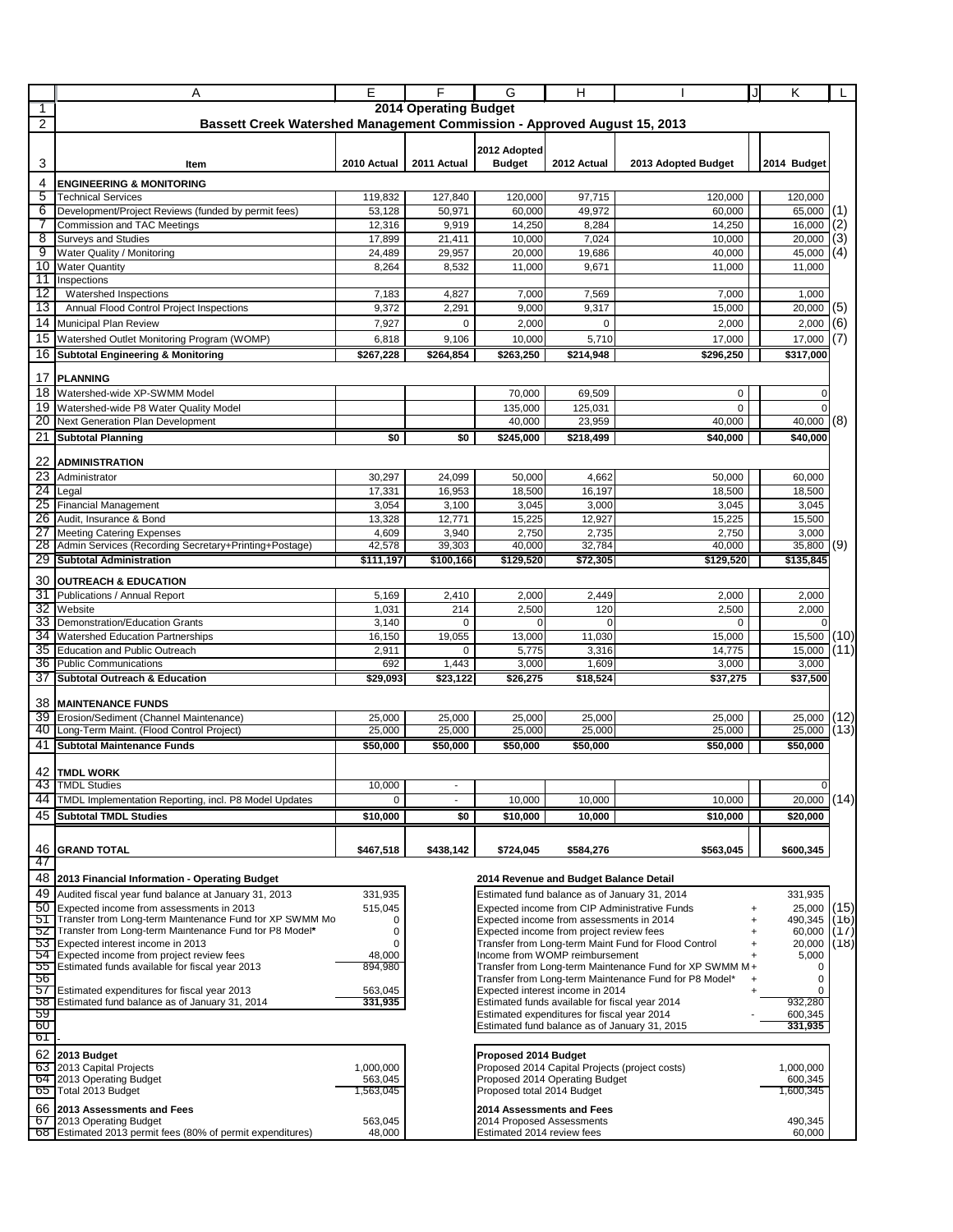|    | Α                                                                                                                                                                         | E | F | G | н |  |  | K |  |
|----|---------------------------------------------------------------------------------------------------------------------------------------------------------------------------|---|---|---|---|--|--|---|--|
|    | <b>70 INOTES</b>                                                                                                                                                          |   |   |   |   |  |  |   |  |
|    | (1) Partially funded by project review fees.                                                                                                                              |   |   |   |   |  |  |   |  |
|    | (2) Includes attendance at BCWMC meetings, TAC meetings and (in 2014) Next Generation Plan Steering Committee meetings. 2010- 2013 estimates based on 18                  |   |   |   |   |  |  |   |  |
| 72 | meetings. 2014 estimate based on 30 meetings                                                                                                                              |   |   |   |   |  |  |   |  |
| 73 | (3) For Commission-directed studies, surveys and XP-SWMM model use and revision                                                                                           |   |   |   |   |  |  |   |  |
| 74 | (4) Detailed monitoring for Twin and Sweeney Lakes. Budget also includes other water quality-related tasks that arise.                                                    |   |   |   |   |  |  |   |  |
| 75 | (5) 2014 budget Includes inspection of double box culvert (performed once every 5 years), and assumes City of Minneapolis will assist with access.                        |   |   |   |   |  |  |   |  |
|    | 76 (6) Assumed budget to address municipal and adjacent WMO plan amendments.                                                                                              |   |   |   |   |  |  |   |  |
|    | 77 (7) Reimbursed \$5,000 from Met Council. \$17,000 includes \$11,000 for Wenck or similar contractor + \$6,000 for Barr's data management and analyses                  |   |   |   |   |  |  |   |  |
|    | (8) Total estimated budget = \$95,485; \$23,960 spent in 2012, and the remainder (\$71,525) budgeted for 2013 and 2014; includes costs for Commission Engineer to develop |   |   |   |   |  |  |   |  |
| 78 | the Plan sections and expenses stemming from the public input process                                                                                                     |   |   |   |   |  |  |   |  |
| 79 | (9) Includes \$32,400 for recording secretary and \$3,400 for printing and postage (average of \$283/mo)                                                                  |   |   |   |   |  |  |   |  |
| 80 | (10) Includes CAMP (\$5,000), River Watch (\$2,000), Metro WaterShed Partners (\$3,500), Blue Thumb (\$2,000), Metro Blooms (\$3,000)                                     |   |   |   |   |  |  |   |  |
| 81 | (11) Includes \$5,250 for event space, display materials and maintenance, WQ survey & quiz, seed packets, watershed coloring book and coloring contest,                   |   |   |   |   |  |  |   |  |
| 82 | Watershed fold-out map - printing, and educational articles + \$9,750 for West Metro Watershed Alliance administration and programs                                       |   |   |   |   |  |  |   |  |
| 83 | (12) Will be transferred to Channel Maintenance Fund                                                                                                                      |   |   |   |   |  |  |   |  |
| 84 | (13) Will be transferred to Long-Term Maintenance Fund                                                                                                                    |   |   |   |   |  |  |   |  |
| 85 | (14) Task includes reporting on TMDL implementation and updating P8 model to include new BMPs.                                                                            |   |   |   |   |  |  |   |  |
| 86 | $(15)$ Income from 2.5% administrative portion taken from levy for CIP projects                                                                                           |   |   |   |   |  |  |   |  |
| 87 | $(16)$ Lower than 2013 assessments by \$25,000                                                                                                                            |   |   |   |   |  |  |   |  |
| 88 | (17) Project review fees help cover the costs of the project review program                                                                                               |   |   |   |   |  |  |   |  |
|    | 89 (18) Transfer from Long term Maintenance Fund to pay for all flood control project inspections shown in Line 13.                                                       |   |   |   |   |  |  |   |  |